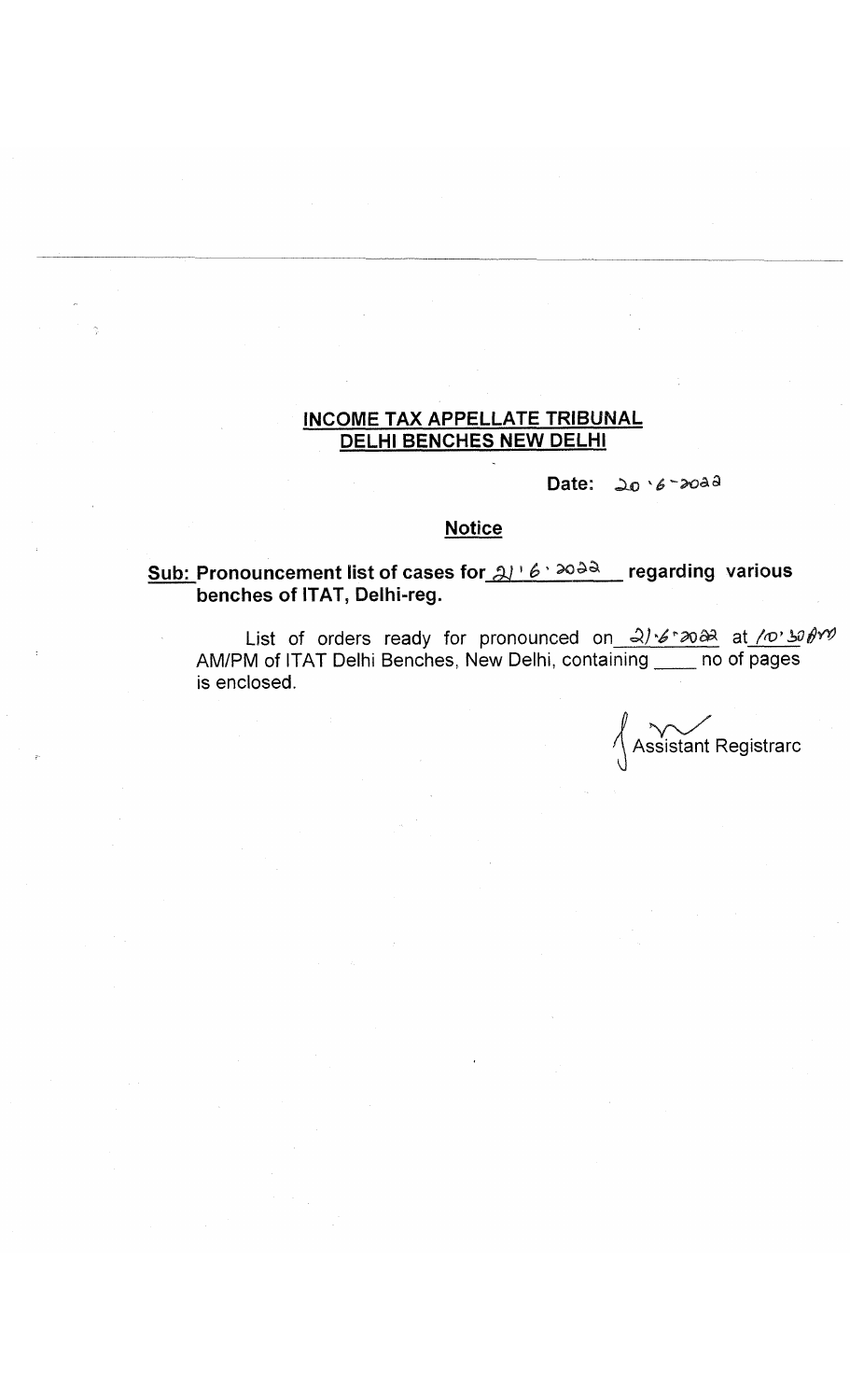## **INCOME TAX APPELLATE TRIBUNAL, DELHI BENCHES, NEW DELHI** LIST OF CASES TO BE PRONOUNCED ON **21**.**06.2020 BY SHRI PRADIP KUMAR KEDIA. A.M.**

(Through Video Conferencing)

| Sl.<br>No. | ITA/WTA/MA No.                                | Name of the case              | Benc<br>h     | To be<br>pronounced<br>bv               |
|------------|-----------------------------------------------|-------------------------------|---------------|-----------------------------------------|
|            | ITA No.3297/Del/2016<br>ITA No. 3536/Del/2016 | Harsha Associates<br> P. Ltd. | $\mathcal{C}$ | <b>SHRI</b><br>PRADIP<br>KUMAR<br>KEDIA |

**^AS&iSTANT REGISTRAR**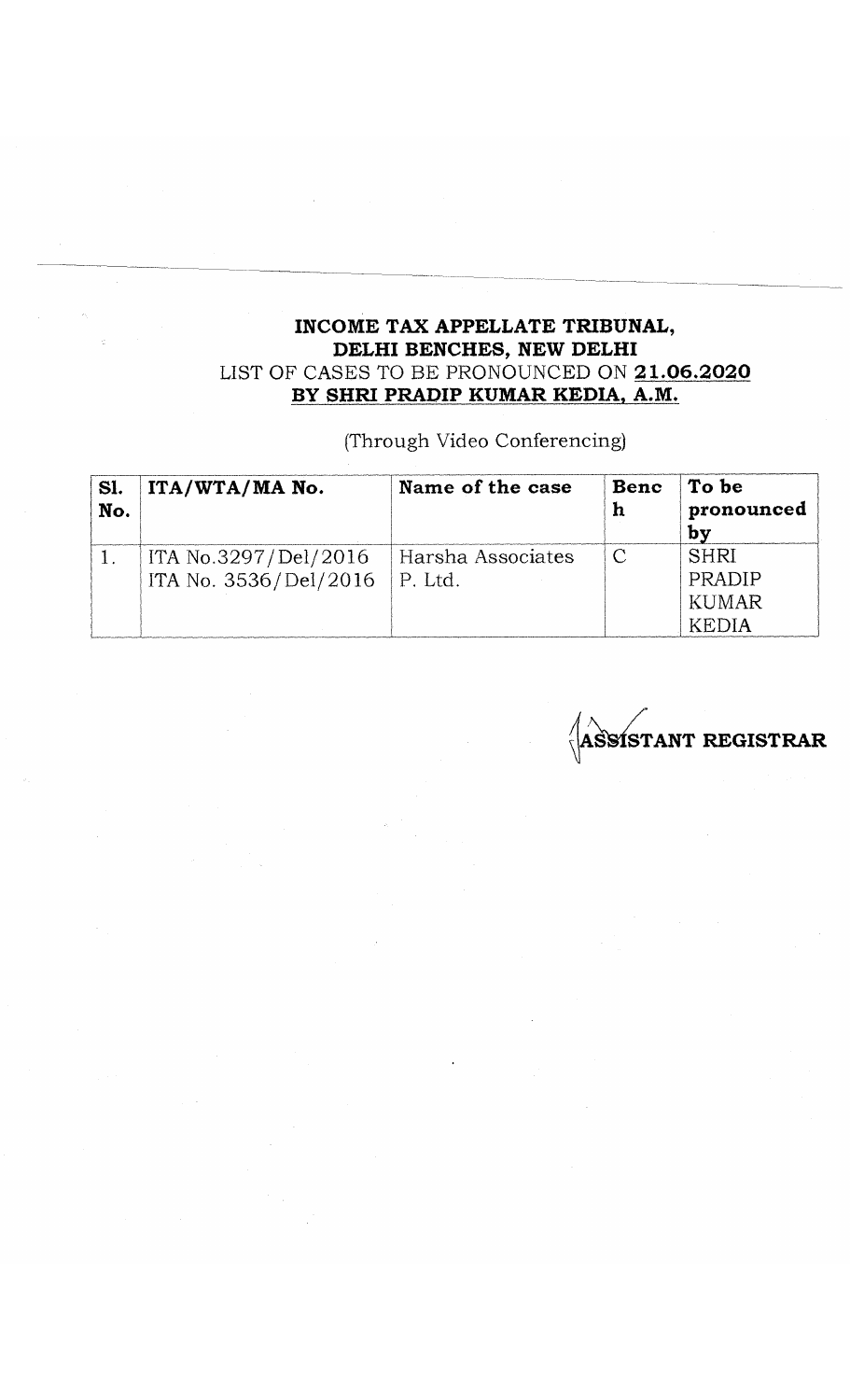#### INCOME TAX APPELLATE TRIBUNAL <u>DELHI BENCHES, NEW DELHI</u> LIST OF CASES TO BE PRONOUNCED ON 21.06.2022 BY <u>SHRI SHAMIN YAHYA, ACCOUNTANT MEMBER</u>

 $\sim$ 

| S.No. ITA/WTA/MA NO. | Name of the Case                     | <b>Bench Second Member</b> |
|----------------------|--------------------------------------|----------------------------|
| SA No.76/Del/2022    | Aricent Technologies (Holdings) ['I' | Shri Kul Bharat, JM        |
|                      | Ltd. vs. NeAC, New Delhi             |                            |

**R (ADMN.)** 20.06 2022